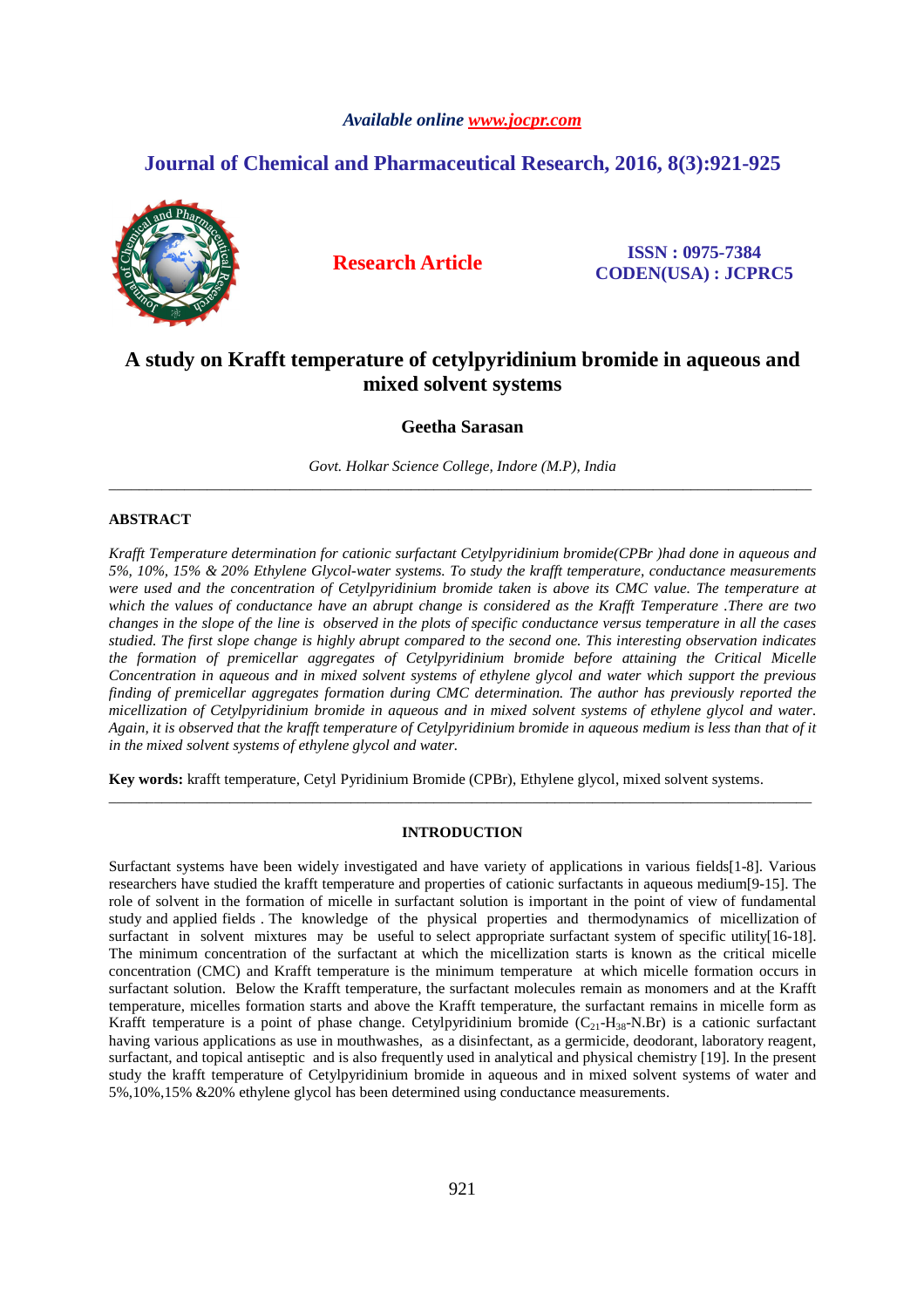#### **EXPERIMENTAL SECTION**

\_\_\_\_\_\_\_\_\_\_\_\_\_\_\_\_\_\_\_\_\_\_\_\_\_\_\_\_\_\_\_\_\_\_\_\_\_\_\_\_\_\_\_\_\_\_\_\_\_\_\_\_\_\_\_\_\_\_\_\_\_\_\_\_\_\_\_\_\_\_\_\_\_\_\_\_\_\_

The cationic surfactant Cetylpyridinium bromide was obtained from SD fine chem. Limited**.** Ethylene glycol was purchased from Merck specialties private limited and used without purification. All other chemicals used were of Guaranteed Reagent grade. In order to determine the Krafft temperature of Cetylpyridinium bromide(CPBr), 100ml of aqueous and mixed solvent solutions of CPBr of concentration more than its CMC was prepared and kept in refrigerator for 24hrs. The temperature of the precipitated system was slowly increased with constant stirring and conductance was measured by conductivity meter . Plotting the graph between conductance and temperature showed an abrupt change in slope [20-21].Before starting the experiment, the conductivity cell was calibrated using KCl solution. The errors in the conductance measurements were within  $\pm$  5 %. The conductance was measured after thorough mixing and after attaining temperature equilibrium .

## **RESULTS AND DISCUSSION**

Krafft temperature or krafft point is the temperature at which the solubility of surfactant starts to increase dramatically. At this temperature, the solubility of the surfactant becomes more to form micelles. Below this temperature, no micelles will form, no matter how much surfactant monomers are added. The krafft temperature depends on the head group and counter ion of the surfactant. The krafft temperature of CPBr in aqueous and in mixed solvent systems of water and ethylene glycol (EG) has been determined and the results are shown in **Table 1**, **figure 1, 2**, **3, 4 & 5 and Table-2** 

|                           | Specific Conductance (mS/cm) |               |                |           |                          |
|---------------------------|------------------------------|---------------|----------------|-----------|--------------------------|
| Temperature $(^{\circ}C)$ | In Aq. medium                | In 5% EG      | In 10% EG      | In 15% EG | In 20% $\overline{EG}$   |
| $-3$                      |                              | -             | .43            |           | $\overline{\phantom{0}}$ |
| $-2$                      | $\frac{1}{2}$                | .77           | .62            | .47       | $\overline{\phantom{0}}$ |
| $-1$                      | $\overline{a}$               | .80           | .67            | .50       | ÷                        |
| $\boldsymbol{0}$          | $\overline{a}$               | .82           | .68            | .53       | .42                      |
| $\mathbf{1}$              | .55                          | .85           | .71            | .55       | .43                      |
| $\overline{2}$            | .58                          | .88           | .74            | .57       | .45                      |
| 3                         | .86                          | .91           | .77            | .59       | .47                      |
| $\overline{4}$            | .90                          | .93           | .79            | .61       | .49                      |
| 5                         | .94                          | .95           | .82            | .63       | .50                      |
| 6                         | .96                          | .98           | .85            | .65       | .51                      |
| $\overline{7}$            | 1.00                         | 1.01          | .87            | .67       | .52                      |
| 8                         | 1.02                         | 1.04          | .89            | .68       | .53                      |
| 9                         | 1.05                         | 1.07          | .90            | .70       | .54                      |
| 10                        | 1.08                         | 1.10          | .92            | .71       | .55                      |
| 11                        | 1.11                         | 1.12          | .94            | .72       | .56                      |
| 12                        | 1.14                         | 1.15          | .95            | .73       | .57                      |
| 13                        | 1.17                         | 1.18          | .97            | .75       | .59                      |
| 14                        | 1.20                         | 1.22          | 1.02           | .81       | .64                      |
| 15                        | 1.23                         | 1.29          | 1.09           | .86       | .68                      |
| 16                        | 1.26                         | 1.36          | 1.15           | .91       | .71                      |
| 17                        | 1.29                         | 1.41          | 1.20           | .94       | .74                      |
| 18                        | 1.32                         | 1.51          | 1.25           | .98       | .77                      |
| 19                        | 1.35                         | 1.55          | 1.30           | 1.02      | .81                      |
| 20                        | 1.38                         | 1.59          | 1.34           | 1.05      | .85                      |
| 21                        | 1.41                         | 1.63          | 1.38           | 1.09      | .87                      |
| 22                        | 1.44                         | 1.66          | 1.42           | 1.12      | .90                      |
| 23                        | 1.46                         | 1.70          | 1.46           | 1.15      | .92                      |
| 24                        | 1.49                         | 1.74          | 1.48           | 1.18      | .93                      |
| 25                        | 1.52                         | 1.78          | 1.52           | 1.31      | .97                      |
| 26                        | 1.54                         | 1.82          | 1.54           | 1.32      | .99                      |
| 27                        | $\frac{1}{2}$                | 1.86          | $\overline{a}$ | 1.45      | 1.00                     |
| 28                        | $\overline{a}$               | $\frac{1}{2}$ | $\frac{1}{2}$  | 1.50      | 1.02                     |

#### **Table- 1**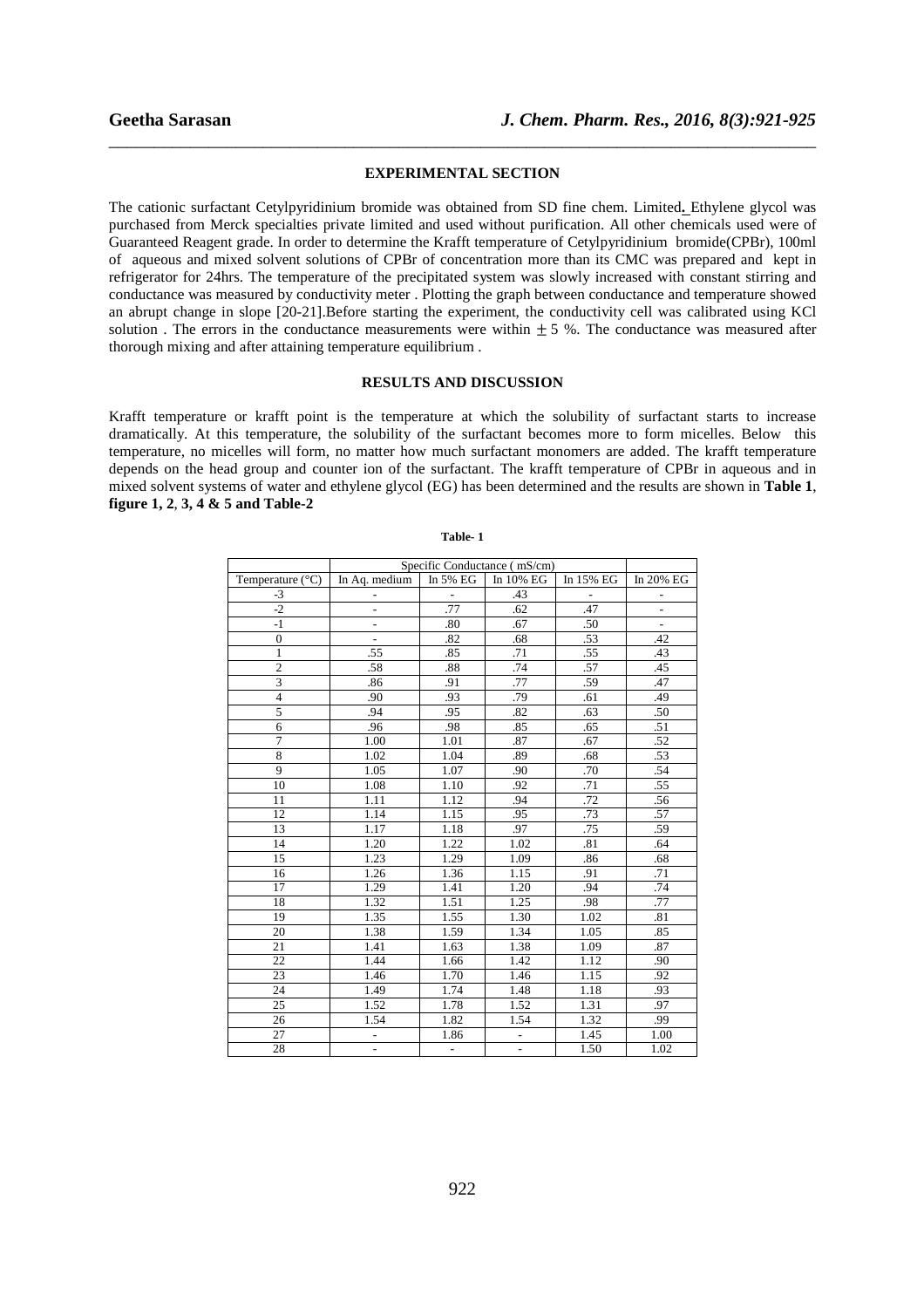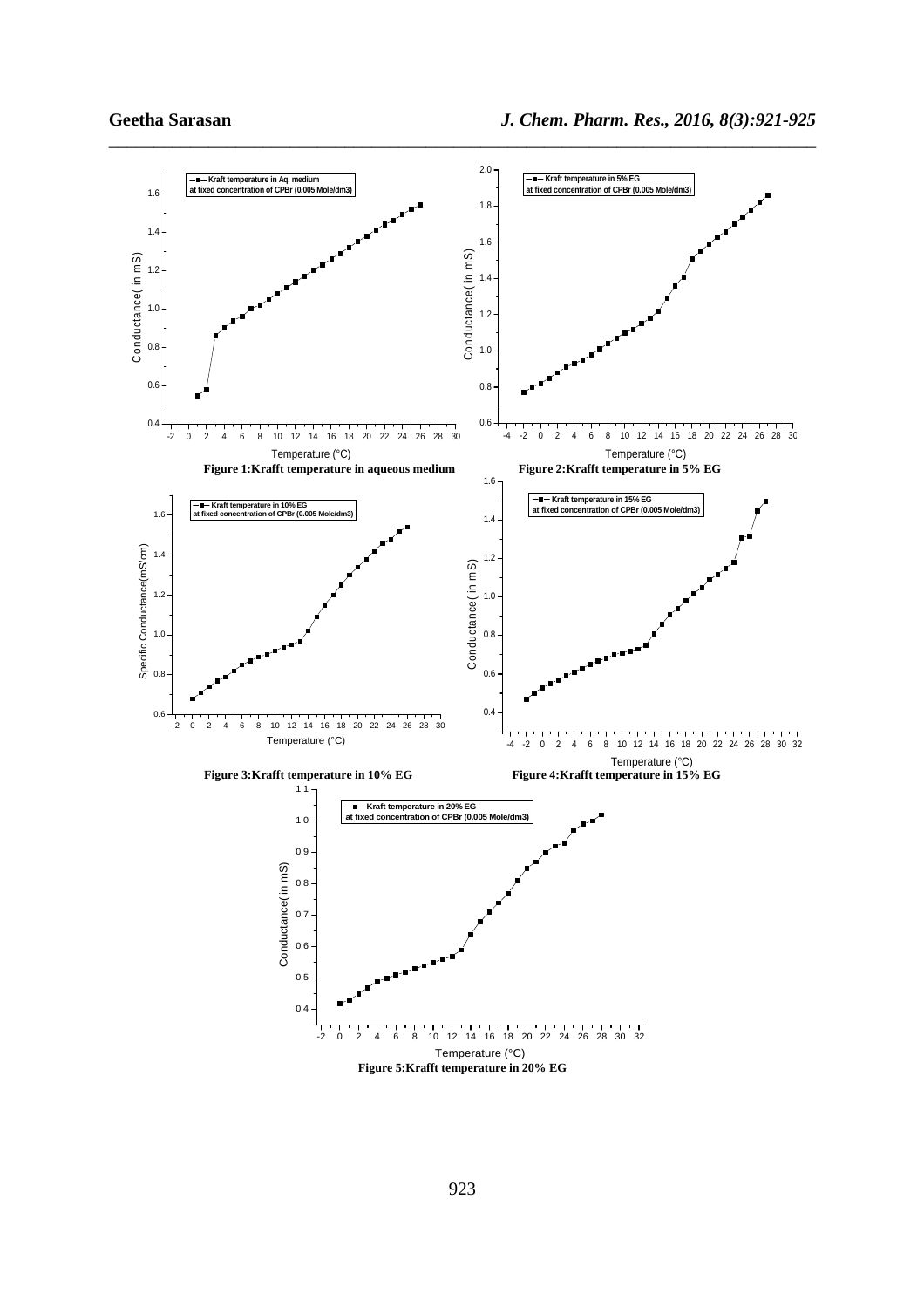| _____ |         | ________<br>______ |
|-------|---------|--------------------|
|       |         |                    |
|       | Table-2 |                    |

| Solvent<br>system | First Krafft Temp.<br>$(KT1, For pre-micellar)$<br>$Aggregates)$ <sup>o</sup> $C$ | Second<br>Krafft Temp.<br>$(KT_2)^{\circ}C$ |
|-------------------|-----------------------------------------------------------------------------------|---------------------------------------------|
| Aqueous           |                                                                                   |                                             |
| 5%EG              | 13                                                                                | 19                                          |
| 10% EG            | 13                                                                                | 23                                          |
| 15% EG            | 13                                                                                | 23                                          |
| 20%EG             | 13                                                                                | つっ                                          |

The close observation of the plots of conductance versus temperature reveals that in each case of the systems studied,there are two abrupt changes of slopes of the line. In the case of aqueous solution of CPBr,the first breakpoint is observed at atemperature of 2℃ and the other one at around 7℃ . In the case of 5% ethylene glycol(EG) system, the first abrupt change in slope is observed at atemperature of 13<sup>o</sup>C and the second one at 19<sup>o</sup>C. In the case of 10% EG, the first and second breakpoints are at 13℃ and 23℃ . Similarly for 15% EG and 20%EG it is at 13℃ and 23℃ . The change of slope of the first breakpoints of all the cases studiedare highly abrupt compared to the second slope change.

#### **CONCLUSION**

Krafft Temperature determination for Cetylpyridinium bromide had done in aqueous and 5%,10%,15%,&20% ethylene glycol-water systems. From the results and plots of specific conductance versus temperature, it is observed that, in all the cases there are two slope changes of the line. The first slope change is highly abrupt compared to the seconed one in all cases studied.This interesting observation indicates the formation of premicellar aggregates of Cetylpyridinium bromide before attaining the Critical Micelle Concentration.In aqueous system the pre-micellar aggregate formation starts at a temperature of 2℃ and complete micelle formation occurs at 7℃.So in the present study the krafft temperature ofCetylpyridinium bromide in aqueous systemis found to be 7℃. One more interesting observation is,on changing the medium from aqueous to mixed solvent system of EG and water, the temperature at which premicellar aggregate formation starts increases from 2℃ to13℃ and the krafft temperature increases from 7 to 19 in the case of 5% and to 23℃ in the remaining cases studied. In the previous study of determination of CMC of Cetylpyridiniumbromide , the author has discussed about the formation of premicellar aggregates of Cetylpyridinium bromide in aqueous medium and in 5%, 10%, 15%,& 20% ethylene glycol-water systems. But in pure ethylene glycol medium premicellar aggregates formation was not observed. The solvent properties play a major role in CMC of a surfactant. Among various factors affecting CMC, the hydrophobic effect of hydrocarbon chain, the steric repulsions of the head group and the electrostatic interactions of polar head groups (for ionic surfactants) play great roles in micellization.The Krafft Temperature depends upon nature of solvent, size of head group ,andcounterion[22]..

### **REFERENCES**

- [1].K. Prajapati and S. Patel: *J. research of applied science*,(**2012**),Vol.4(1), pp.662-668.
- [2]Nasiru et.al: *J. of High School Research,*(**2011**), Vol.2, Issue.
- [3]BiswajitSarkar et al: *Langmuir Article*.(**2010**).
- [4]Deepti and kallol K Ghosh: *J. Research of Chemistry*,(**2009**),Vol.48A, pp.1522-1526.
- [5] MuhammadRusdi: *Research Group of Colloid and Interface Chemistry*(**2009**).
- [6] NaoremHomendra and CH.Indira Devi: *J. of Surface science technology,*(**2006**),Vol.22, pp.119-131.
- [7]Hitendra M. Joshi and T.N. Nagar: *Asian J. of chemistry,*(**2002**),Vol.14, pp. 1265-1269.
- [8] P. S.Goyal, ,V. KAswal,., *Current Science*, *80* (**2001**), 8, pp. 972-979
- [9]J. z.Manojlovi},: *THERMAL SCIENCE*, Year **2012**, Vol. 16, Suppl. 2, pp. S631-S640
- [10], T. W., Davey*et al*., *Langmuir*, *14* (**1998**), 12, pp. 3210-3213
- [11] P. SGoyal,.,*et al*., *Chemical Physics Letters*, *211* (**1993**), 6, pp. 559-563
- [12]G.Ceotto,., de Souza, E. F., Teschke, O., *Journal of Molecular Catalysis a-Chemical*, *167* (**2001**), 1-2, pp. 225- 233
- [13], Y. L Chen., *et al*., *Journal of Colloid and Interface Science*, *153* (**1992**), 1, pp. 244-265
- [14] S.Manne, ,H. EGaub,., *Science*, *270* (**1995**), 5241, pp. 1480-1482
- [15]D Myers,.,*Surfaces, Interfaces, and Colloids,* John Wiley and Sons, New York, USA, **1999**